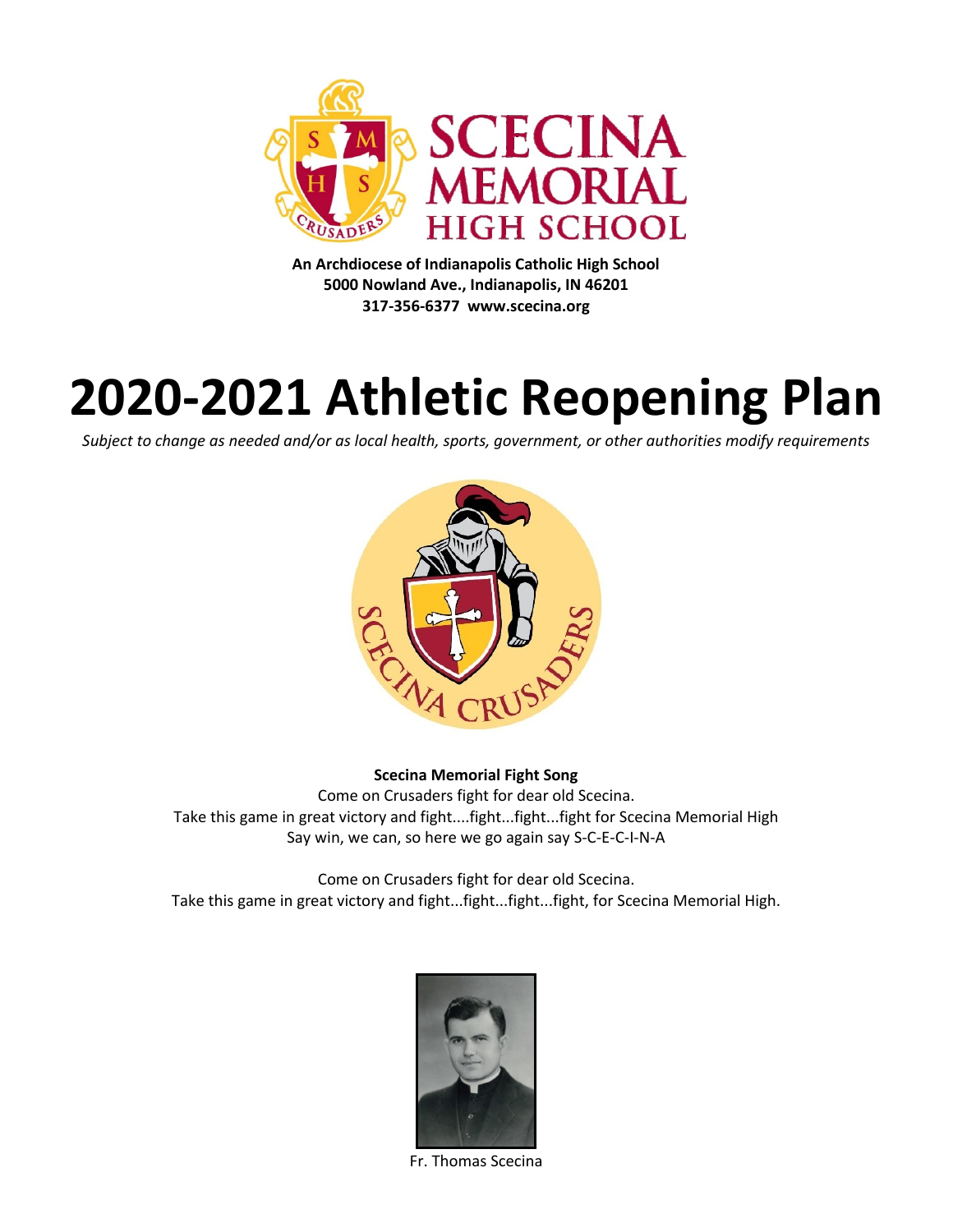## **SCECINA MEMORIAL HIGH SCHOOL MISSION STATEMENT**

Scecina Memorial High School, established by the Archbishop of Indianapolis, is a coeducational Catholic college and life preparatory school that motivates our diverse and gifted community of students to attain educational excellence, be lifelong learners, and live as servant leaders in the inspiring footsteps of Father Thomas Scecina.

### **VISION**

Welcoming all who desire our Catholic education, we are the school of choice for students and families seeking unique moments to learn, grow, and go forth to transform the world inspired by the light of Christ.

### **OUR CORE VALUES**

Inspired by our Lord Jesus Christ and his servants Father Thomas Scecina and the Sisters of Saint Francis, we embrace:

**Vocation:** Honoring and living according to the unique gifts that God has given us in keeping with the teachings and values of the Catholic faith.

**Servant Leaders:** Following Jesus' example of meeting people's needs and helping them fulfill their highest destinies.

**Stewardship:** Receiving, cultivating, and sharing God's gifts gratefully and generously.

**Excellence:** Living the Gospel and attaining the best possible results in all that we do.

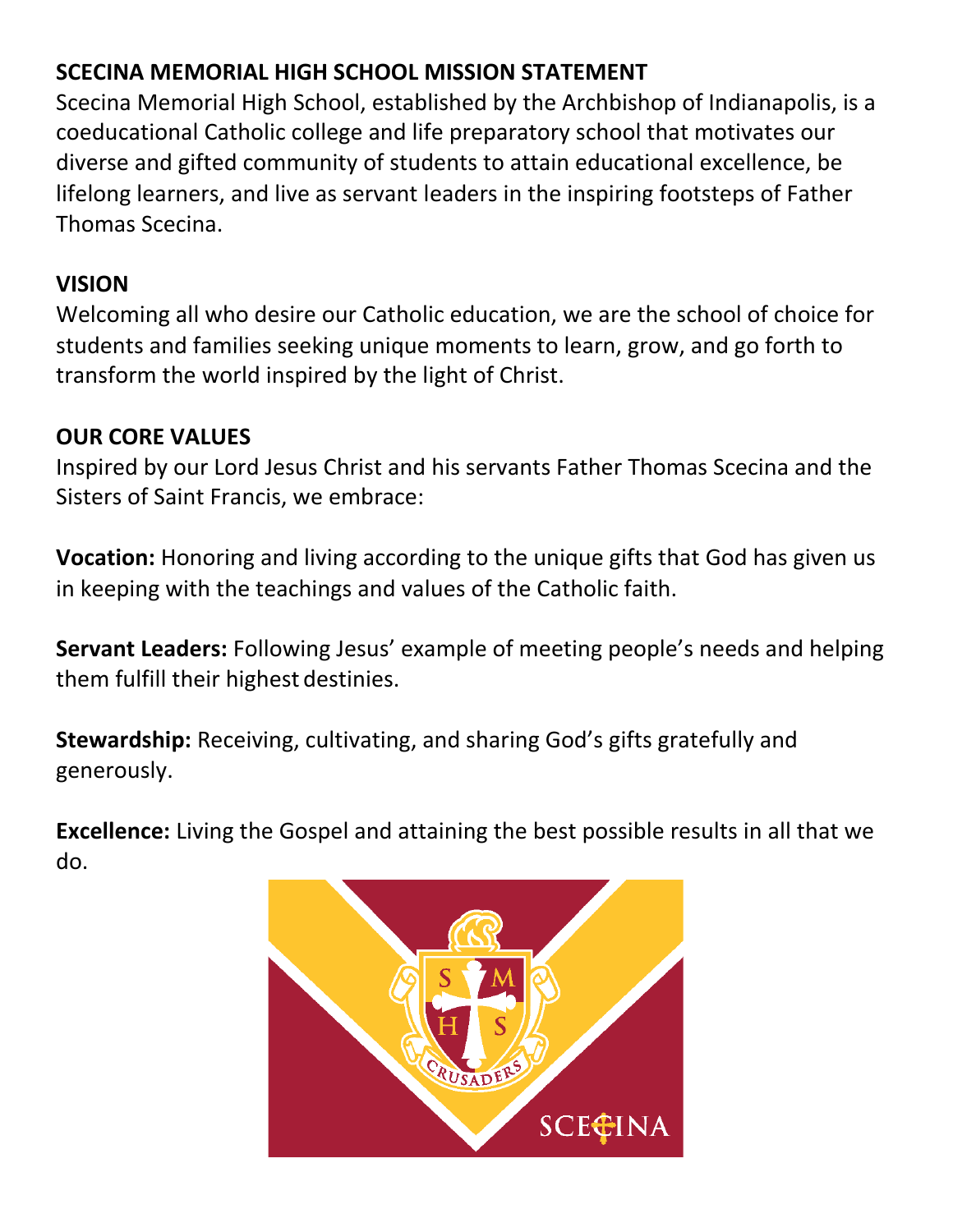#### **ADMINISTRATION**

#### **CONTACT INFORMATION**

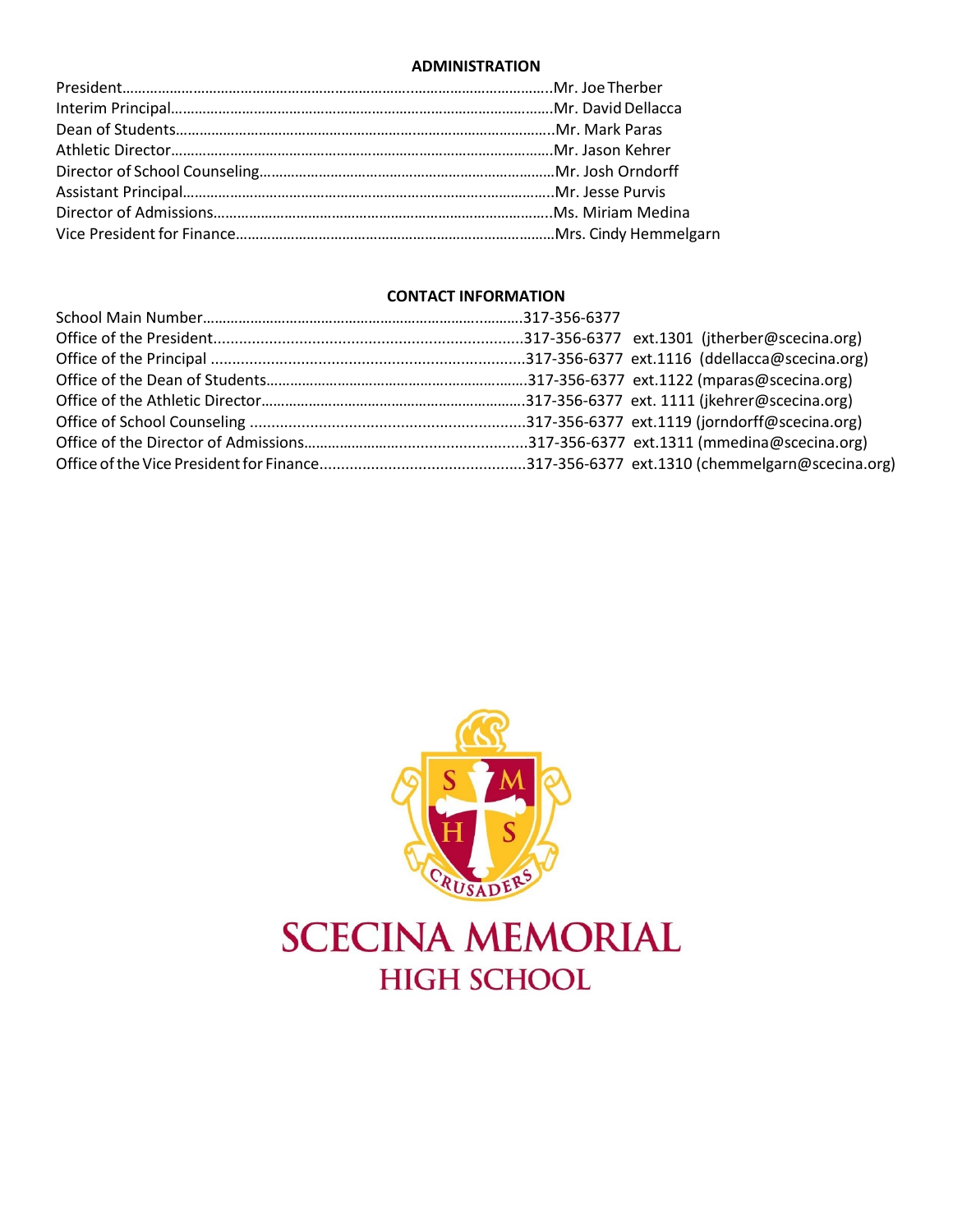# Contents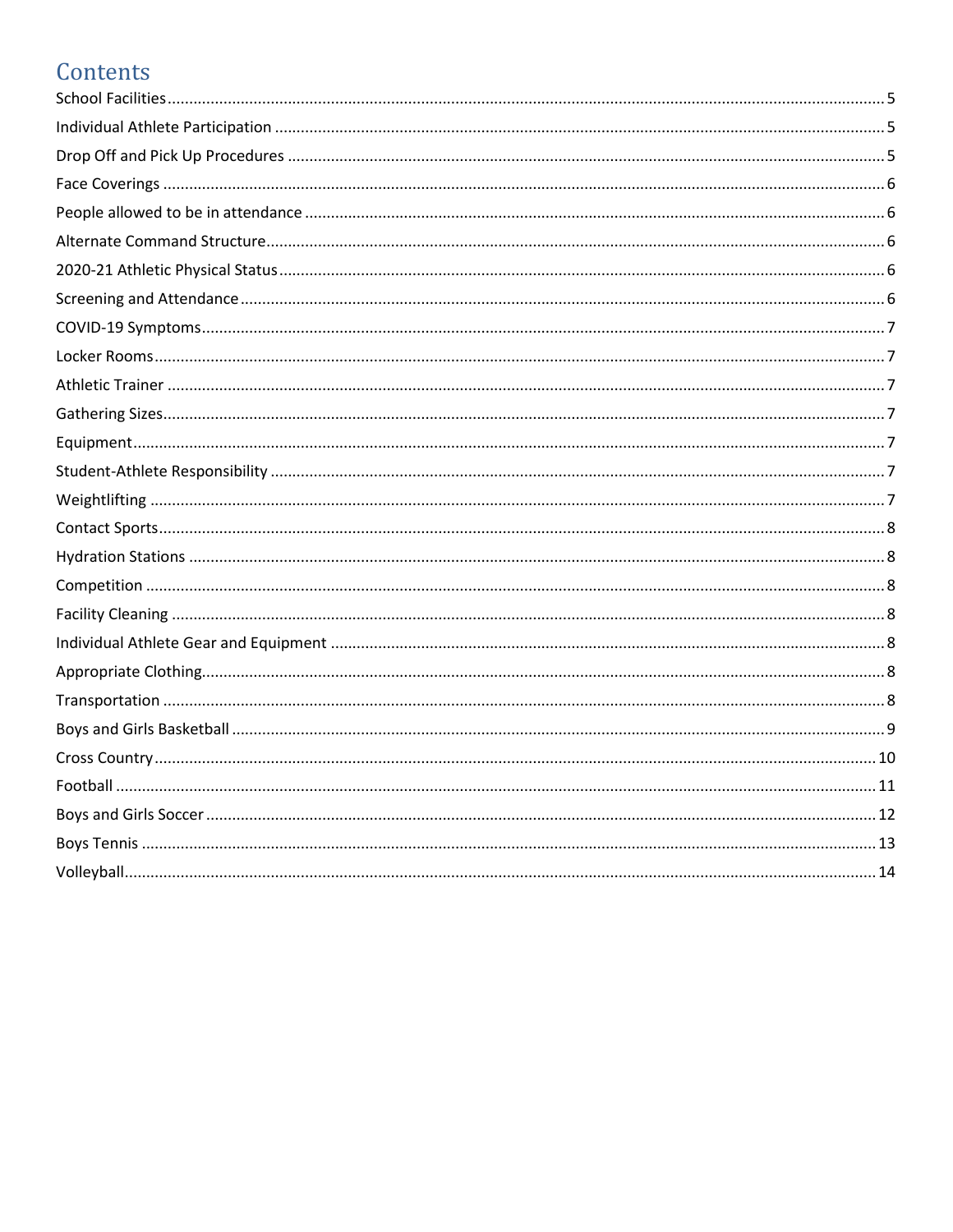<span id="page-4-2"></span><span id="page-4-1"></span><span id="page-4-0"></span>

| <b>Scecina Memorial Athletic Reopening Plan</b>            |                                                                                                                                                                                                                                                                                                                                                                                                                                                                                                                                                                                                                                                                                            |                                                                                                                                                                                                                          |                                                                                                                                                                                                            |                                                                                                                                                                                                      |
|------------------------------------------------------------|--------------------------------------------------------------------------------------------------------------------------------------------------------------------------------------------------------------------------------------------------------------------------------------------------------------------------------------------------------------------------------------------------------------------------------------------------------------------------------------------------------------------------------------------------------------------------------------------------------------------------------------------------------------------------------------------|--------------------------------------------------------------------------------------------------------------------------------------------------------------------------------------------------------------------------|------------------------------------------------------------------------------------------------------------------------------------------------------------------------------------------------------------|------------------------------------------------------------------------------------------------------------------------------------------------------------------------------------------------------|
| Phase I                                                    |                                                                                                                                                                                                                                                                                                                                                                                                                                                                                                                                                                                                                                                                                            |                                                                                                                                                                                                                          | Phase II<br>July 20th - August 14th                                                                                                                                                                        |                                                                                                                                                                                                      |
|                                                            | July 6th -<br>July 20th -<br>August 3rd -<br>July 19th<br>August 14th<br>August 2nd                                                                                                                                                                                                                                                                                                                                                                                                                                                                                                                                                                                                        |                                                                                                                                                                                                                          | August 15th                                                                                                                                                                                                |                                                                                                                                                                                                      |
|                                                            |                                                                                                                                                                                                                                                                                                                                                                                                                                                                                                                                                                                                                                                                                            |                                                                                                                                                                                                                          |                                                                                                                                                                                                            |                                                                                                                                                                                                      |
| <b>School</b><br><b>Facilities</b>                         | Campus is open to<br>essential personnel and<br>participants only.<br><b>Everyone on campus</b><br>must practice physical<br>distancing and wear<br>face coverings as<br>prescribed below at all<br>times.                                                                                                                                                                                                                                                                                                                                                                                                                                                                                 | Campus is open to<br>essential personnel and<br>participants only.<br><b>Everyone on campus</b><br>must practice physical<br>distancing and wear<br>face coverings as<br>prescribed below at all<br>times.               | Campus is open to<br>essential personnel and<br>participants only.<br><b>Everyone on campus</b><br>must practice physical<br>distancing and wear<br>face coverings as<br>prescribed below at all<br>times. | Campus is open to<br>essential and non-<br>essential people.<br><b>Everyone on campus</b><br>must practice physical<br>distancing and wear<br>face coverings as<br>prescribed below at all<br>times. |
| <b>Individual</b><br><b>Athlete</b><br>Participation       | 15 total hours<br>on campus per week<br>4 (four) conditioning<br>sessions are allowed per<br>week for the athlete. An<br>athlete can attend 1<br>(one) two-hour<br>conditioning session per<br>day.<br>Each sport can have 2<br>(two) conditioning<br>sessions per week                                                                                                                                                                                                                                                                                                                                                                                                                    | Scecina activities are<br>allowed for as many<br>hours as is reasonable<br>without restriction of<br>time. Proper safety and<br>health measures is<br>required.<br><b>Girls Golf official</b><br>practice begins on July | Fall sports practices<br>begin. Traditional IHSAA<br>rules and regulations<br>apply. Proper safety and<br>health measures is                                                                               | Fall sports competitions<br>begin. Proper safety and<br>health measures is<br>required.                                                                                                              |
|                                                            | lasting up to three hours<br>per session. The same<br>sport may not occur on<br>consecutive calendar<br>days.<br>All summer activities are<br>voluntary.                                                                                                                                                                                                                                                                                                                                                                                                                                                                                                                                   | 31st<br>All summer activities are<br>voluntary.                                                                                                                                                                          | required.                                                                                                                                                                                                  |                                                                                                                                                                                                      |
| <b>Drop Off and</b><br><b>Pick Up</b><br><b>Procedures</b> | Parents are not allowed to stay and watch practice. When dropping students off, parents must leave<br>campus after drop off. When picking students up, parents must wait for their children in their vehicle<br>prior to departure. Cross Country students will be dropped off and picked up in front of the blockhouse.<br>Soccer will be dropped off and picked up at the baseball field. Volleyball and basketball will be dropped<br>off and picked up at Door 3 (east gym lobby). Football will be dropped off and picked up outside of the<br>blockhouse. Tennis students will be dropped off and picked up at the top of the hill at Ellenberger Park<br>next to the swimming pool. |                                                                                                                                                                                                                          |                                                                                                                                                                                                            |                                                                                                                                                                                                      |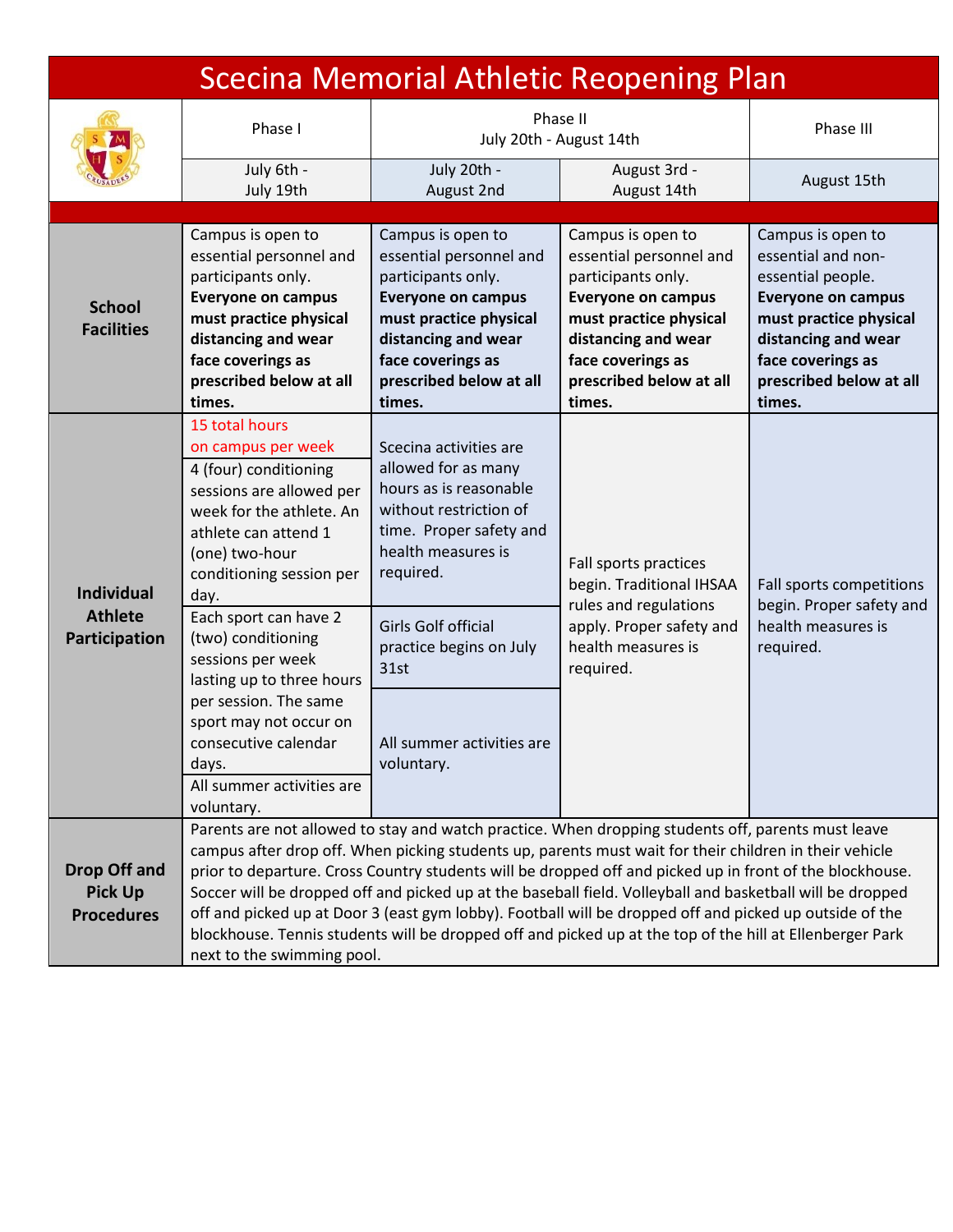<span id="page-5-4"></span><span id="page-5-3"></span><span id="page-5-2"></span><span id="page-5-1"></span><span id="page-5-0"></span>

|                        | Athletes must wear a            | Athletes must wear a                                                | Athletes must wear a                                                                                                                                                                                                     | Athletes must wear a     |  |
|------------------------|---------------------------------|---------------------------------------------------------------------|--------------------------------------------------------------------------------------------------------------------------------------------------------------------------------------------------------------------------|--------------------------|--|
|                        | face covering at all            | face covering at all                                                | face covering at all                                                                                                                                                                                                     | face covering at all     |  |
|                        | times (drills,                  | times (drills,                                                      | times (drills,                                                                                                                                                                                                           | times (drills,           |  |
|                        | conditioning, etc.), if         | conditioning, etc.), if                                             | conditioning, etc.), if                                                                                                                                                                                                  | conditioning, etc.), if  |  |
|                        | doing so is not a health        | doing so is not a health                                            | doing so is not a health                                                                                                                                                                                                 | doing so is not a health |  |
|                        | risk to self and others.        | risk to self and others.                                            | risk to self and others.                                                                                                                                                                                                 | risk to self and others. |  |
| <b>Face Coverings</b>  | Any injured or sidelined        | Any injured or sidelined                                            | Any injured or sidelined                                                                                                                                                                                                 | Any injured or sidelined |  |
|                        | player will be required         | player will be required                                             | player will be required                                                                                                                                                                                                  | player will be required  |  |
|                        | to wear a face covering         | to wear a face covering                                             | to wear a face covering                                                                                                                                                                                                  | to wear a face covering  |  |
|                        | while on campus.                | while on campus.                                                    | while on campus.                                                                                                                                                                                                         | while on campus.         |  |
|                        | Coaches are to wear a           | Coaches are to wear a                                               | Coaches are to wear a                                                                                                                                                                                                    | Coaches are to wear a    |  |
|                        | face covering when              | face covering when                                                  | face covering when                                                                                                                                                                                                       | face covering when       |  |
|                        | possible.                       | possible.                                                           | possible.                                                                                                                                                                                                                | possible.                |  |
|                        | <b>Essential personnel</b>      | <b>Essential personnel</b>                                          | <b>Essential personnel</b>                                                                                                                                                                                               | Parents, spectators,     |  |
|                        | ONLY - No parents,              | ONLY - No parents,                                                  | ONLY - No parents,                                                                                                                                                                                                       | media, and vendors can   |  |
| <b>People</b>          | spectators, vendors, or         | spectators, vendors, or                                             | spectators, vendors, or                                                                                                                                                                                                  | be present and must      |  |
| allowed to be          | media. All on campus            | media. All on campus                                                | media. All on campus                                                                                                                                                                                                     | practice physical        |  |
| in attendance          | must practice physical          | must practice physical                                              | must practice physical                                                                                                                                                                                                   | distancing and wear a    |  |
|                        | distancing and wear a           | distancing and wear a                                               | distancing and wear a                                                                                                                                                                                                    | face covering.           |  |
|                        | face covering.                  | face covering.                                                      | face covering.                                                                                                                                                                                                           |                          |  |
| <b>Alternate</b>       | Command structure for           | Command structure for                                               | Command structure for                                                                                                                                                                                                    | Command structure for    |  |
| <b>Command</b>         | coaching staff must be          | coaching staff must be                                              | coaching staff must be                                                                                                                                                                                                   | coaching staff must be   |  |
| <b>Structure</b>       | established in case of          | established in case of                                              | established in case of                                                                                                                                                                                                   | established in case of   |  |
|                        | illness.                        | illness.                                                            | illness.                                                                                                                                                                                                                 | illness.                 |  |
|                        |                                 |                                                                     | All athletes must have the following forms on file with the Athletic Office prior to participating in any                                                                                                                |                          |  |
|                        | team conditioning or gathering: |                                                                     |                                                                                                                                                                                                                          |                          |  |
|                        |                                 |                                                                     |                                                                                                                                                                                                                          |                          |  |
|                        |                                 |                                                                     |                                                                                                                                                                                                                          |                          |  |
| 2020-21                |                                 | A. 2020-21 IHSAA Physical OR a valid 2019-20 IHSAA Physical         |                                                                                                                                                                                                                          |                          |  |
| <b>Athletic</b>        |                                 |                                                                     |                                                                                                                                                                                                                          |                          |  |
| <b>Physical Status</b> |                                 | B. IHSAA Health History Questionnaire Consent & Release Certificate |                                                                                                                                                                                                                          |                          |  |
|                        |                                 | C. Archdiocese Health and Safety Plan Form (English version) /      |                                                                                                                                                                                                                          |                          |  |
|                        |                                 | Archdiocese Health and Safety Plan Form (Spanish version)           |                                                                                                                                                                                                                          |                          |  |
|                        |                                 |                                                                     | Athletes and coaches are to answer and submit screening questions at home prior to arriving on campus                                                                                                                    |                          |  |
|                        |                                 |                                                                     | each day. Below is the website to use on a daily basis for performing self-screening prior to coming to                                                                                                                  |                          |  |
|                        |                                 |                                                                     | campus: https://scecina.org/athletics/athleticreopening/. Use the link for the sport in which the athlete                                                                                                                |                          |  |
|                        |                                 |                                                                     | participates. The screening tool and questions are universally accepted as appropriate screening                                                                                                                         |                          |  |
|                        |                                 |                                                                     | questions for possible COVID-19 infection as well as for the health and safety of the public in the State of                                                                                                             |                          |  |
|                        |                                 |                                                                     | Indiana. The areas of focus for the screening tool come from the Indiana's Considerations for Learning And                                                                                                               |                          |  |
|                        |                                 |                                                                     | Safe Schools (IN-CLASS) document published by the Indiana Department of Education (IDOE) and the                                                                                                                         |                          |  |
|                        |                                 |                                                                     | Indiana High School Sports Association (IHSAA). Our athletic trainer and head coaches will use a tracking                                                                                                                |                          |  |
|                        |                                 |                                                                     | log published by Franciscan Health Sports Medicine to monitor athletes while on campus. The screening tool                                                                                                               |                          |  |
| <b>Screening and</b>   |                                 |                                                                     | used by students while at home uses the questions from the Franciscan Health Sports Medicine Tracking Log.                                                                                                               |                          |  |
| <b>Attendance</b>      |                                 |                                                                     | If the student does not pass the screening, the athlete is expected to stay at home and away from                                                                                                                        |                          |  |
|                        |                                 |                                                                     | campus. If the student does not pass the screening while on campus, the student will be sent home                                                                                                                        |                          |  |
|                        |                                 |                                                                     | immediately. In either case, failing screening at home or on campus, the student is not allowed to return                                                                                                                |                          |  |
|                        |                                 |                                                                     | to campus until cleared through measures identified in the IN-Class document on pages 9-10. Each sport                                                                                                                   |                          |  |
|                        |                                 |                                                                     | head coach is responsible for monitoring the athletes' health condition while on campus for the athletic                                                                                                                 |                          |  |
|                        |                                 |                                                                     | event. The athletic trainer will be available at most times to assist in assessing athletes and coaches while<br>the athletes and coaches are on campus. Scecina's athletic director and athletic trainer will train all |                          |  |
|                        |                                 |                                                                     | coaches on safety measures and screening techniques. Each head coach is responsible for recording and                                                                                                                    |                          |  |
|                        |                                 |                                                                     | submitting tracking information to the athletic director. If a student is sent home, the athletic director                                                                                                               |                          |  |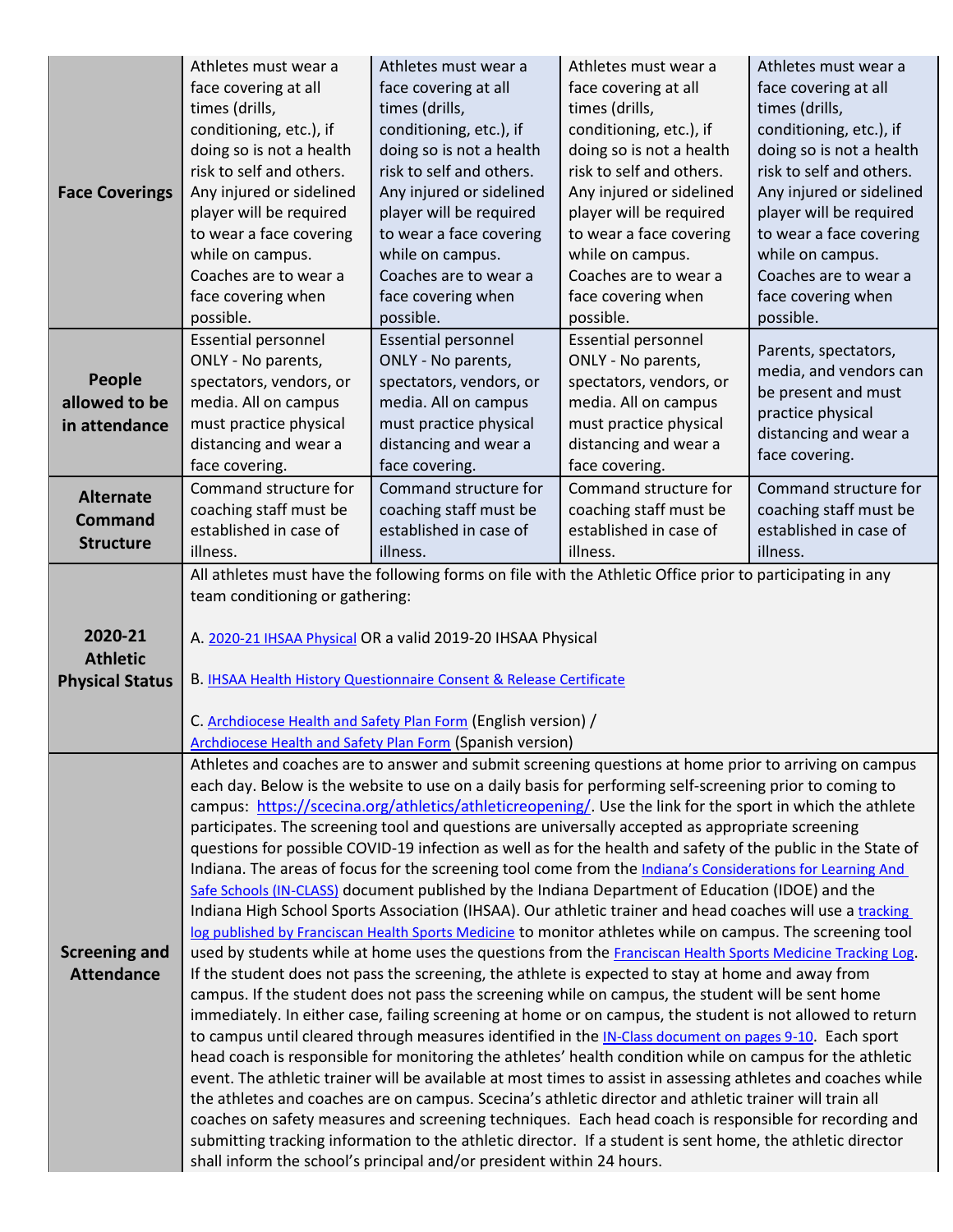<span id="page-6-6"></span><span id="page-6-5"></span><span id="page-6-4"></span><span id="page-6-3"></span><span id="page-6-2"></span><span id="page-6-1"></span><span id="page-6-0"></span>

| COVID-19<br><b>Symptoms</b>                         | Any person with COVID-19 symptoms is referred to his or her primary care provider, sent home<br>immediately, and not allowed to participate or back on campus until cleared through measures identified<br>in the IN-Class document on pages 9-10. The list of symptoms are those found on the Franciscan Health Sports<br>Medicine Symptom Tracking Log used by all of Scecina's coaches, the athletic director, and the athletic<br>trainer. |                                                                                                                                                                                                                                                                                                                                   |                                                                                                                                                                                                                                                                                                                                   |                                                                                                                                                                                                                                                                                                                                         |  |
|-----------------------------------------------------|------------------------------------------------------------------------------------------------------------------------------------------------------------------------------------------------------------------------------------------------------------------------------------------------------------------------------------------------------------------------------------------------------------------------------------------------|-----------------------------------------------------------------------------------------------------------------------------------------------------------------------------------------------------------------------------------------------------------------------------------------------------------------------------------|-----------------------------------------------------------------------------------------------------------------------------------------------------------------------------------------------------------------------------------------------------------------------------------------------------------------------------------|-----------------------------------------------------------------------------------------------------------------------------------------------------------------------------------------------------------------------------------------------------------------------------------------------------------------------------------------|--|
| <b>Locker Rooms</b>                                 | Locker rooms are<br>closed. Coaches can use<br>locker rooms to store<br>equipment, but coaches<br>are the only personnel<br>allowed to enter the<br>locker rooms.                                                                                                                                                                                                                                                                              | Locker rooms are<br>closed. Coaches can use<br>locker rooms to store<br>equipment, but coaches<br>are the only personnel<br>allowed to enter the<br>locker rooms.                                                                                                                                                                 | Locker rooms are open.<br>Physical distancing is<br>enforced. Locker rooms<br>and meeting rooms are<br>at 50% capacity.<br>Locker Room and 50%<br>capacity is listed below:<br>Football-35<br>Boys Varsity - 15<br>Boys PE - 10<br>Girls PE - 10<br>Girls VB/BB - 7<br>Baseball/soccer-10                                         | Locker rooms are open.<br>Physical distancing<br>practices are enforced.<br>Locker rooms and<br>meeting rooms will be<br>at 50% capacity.<br>If during sporting events<br>the 50% capacity<br>recommendation<br>creates a hardship and<br>impacts the health or<br>safety of students, a<br>50% or greater capacity<br>will be allowed. |  |
| <b>Athletic</b><br><b>Trainer</b>                   | Athletic trainer will be outside (under a tent) when weather is permitting. If the weather does not permit,<br>the trainer will be found in the north gym lobby. The trainer will be physically distancing while treating<br>athletes. Priority will be given to athletes with immediately upcoming practice. The Athletic Training<br>Room will be used by appointment only.                                                                  |                                                                                                                                                                                                                                                                                                                                   |                                                                                                                                                                                                                                                                                                                                   |                                                                                                                                                                                                                                                                                                                                         |  |
| <b>Gathering</b><br><b>Sizes</b>                    | Decreased as much as<br>possible to reduce risk -<br>50% capacity in large<br>areas (weight rooms,<br>wrestling rooms, etc)                                                                                                                                                                                                                                                                                                                    | Decreased as much as<br>possible to reduce risk -<br>50% capacity in large<br>areas (weight rooms,<br>wrestling rooms, etc)                                                                                                                                                                                                       | Decreased as much as<br>possible to reduce risk -<br>50% capacity in large<br>areas (weight rooms,<br>wrestling rooms, etc)                                                                                                                                                                                                       | Decreased as much as<br>possible to reduce risk -<br>If the 50% capacity<br>creates a hardship the<br>health and safety of<br>individuals, 50% or<br>greater capacity will be<br>allowed.                                                                                                                                               |  |
| <b>Equipment</b>                                    | If equipment must be shared, the equipment must be disinfected, using recommendations from the<br>Center for Disease Control (CDC) and the 6 Steps for Safe and Effective Disinfectant Use published by the<br>Environmental Protection Agency (EPA), prior to use and immediately following use.                                                                                                                                              |                                                                                                                                                                                                                                                                                                                                   |                                                                                                                                                                                                                                                                                                                                   |                                                                                                                                                                                                                                                                                                                                         |  |
| Student-<br><b>Athlete</b><br><b>Responsibility</b> | Students are expected to shower at home after practice, wash workout clothing immediately after<br>returning home, and wash hands with warm water and soap for a minimum of 20 seconds after handling<br>workout clothing. Coaches may choose to wash clothing and gear on campus.                                                                                                                                                             |                                                                                                                                                                                                                                                                                                                                   |                                                                                                                                                                                                                                                                                                                                   |                                                                                                                                                                                                                                                                                                                                         |  |
| Weightlifting                                       | No exercises requiring a<br>spotter are to be<br>conducted. Physical<br>distancing is practiced.<br>No more than 25<br>student-athletes in the<br>weight room at a time.<br>Shared equipment must<br>be disinfected prior to<br>use and immediately<br>following use. The<br>coach in the weight<br>room is responsible for                                                                                                                    | Free weight exercises<br>requiring a spotter can<br>be conducted. Physical<br>distancing is practiced.<br>No more than 25<br>student-athletes in the<br>weight room at a time.<br>Shared equipment must<br>be disinfected prior to<br>use and immediately<br>following use. The<br>coach in the weight<br>room is responsible for | Free weight exercises<br>requiring a spotter can<br>be conducted. Physical<br>distancing is practiced.<br>No more than 25<br>student-athletes in the<br>weight room at a time.<br>Shared equipment must<br>be disinfected prior to<br>use and immediately<br>following use. The<br>coach in the weight<br>room is responsible for | Free weight exercises<br>requiring a spotter can<br>be conducted. Physical<br>distancing is practiced.<br>No more than 25<br>student-athletes in the<br>weight room at a time.<br>Shared equipment must<br>be disinfected prior to<br>use and immediately<br>following use. The<br>coach in the weight<br>room is responsible for       |  |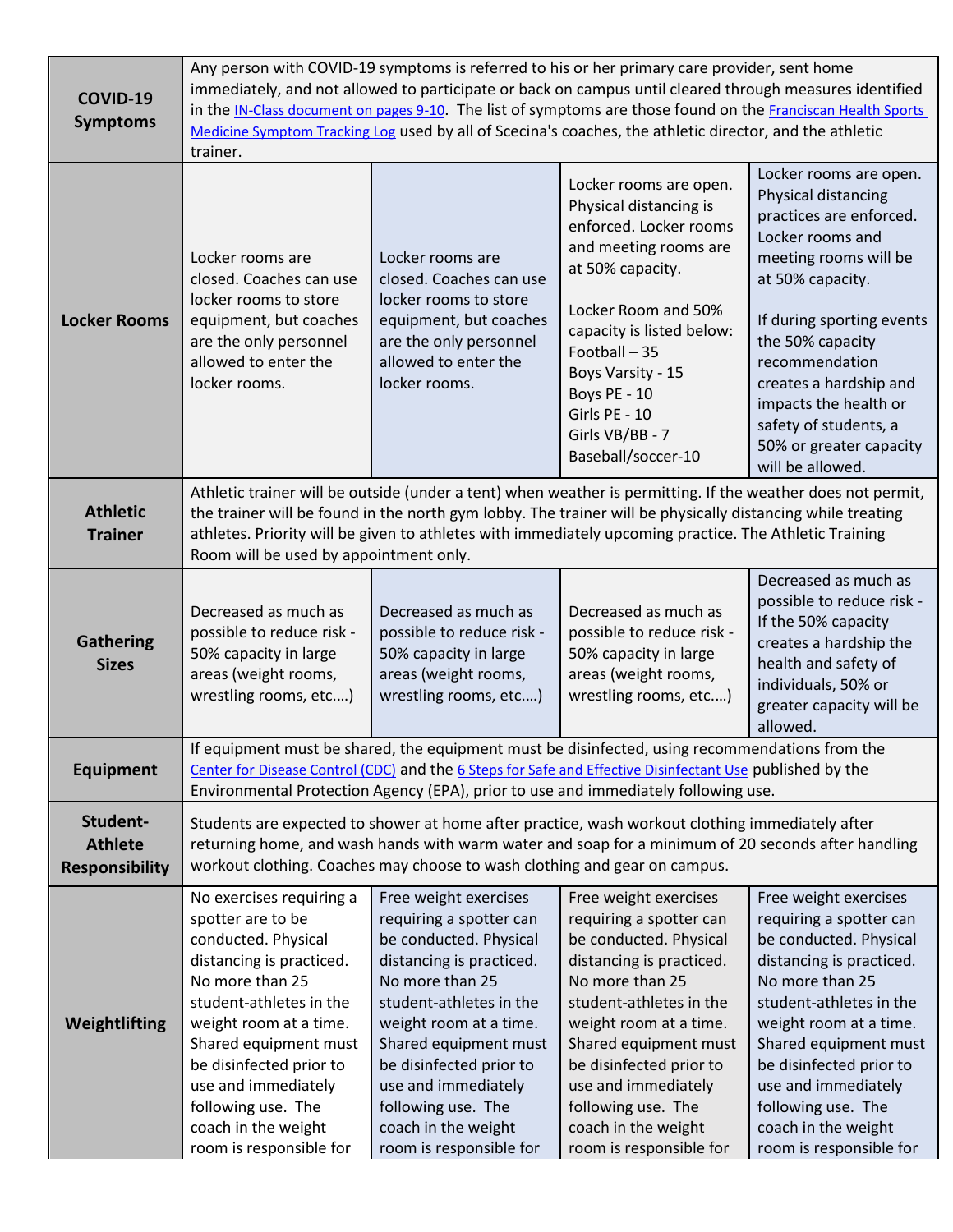<span id="page-7-6"></span><span id="page-7-5"></span><span id="page-7-4"></span><span id="page-7-3"></span><span id="page-7-2"></span><span id="page-7-1"></span><span id="page-7-0"></span>

|                                                              | the disinfecting of<br>equipment before and                                                                                                                                                                                                                                                                                                                                                                                                         | the disinfecting of<br>equipment before and                                                                                                                                                                                                                      | the disinfecting of<br>equipment before and                                                                                                                                                | the disinfecting of<br>equipment before and                                                                                                                                                                               |  |  |
|--------------------------------------------------------------|-----------------------------------------------------------------------------------------------------------------------------------------------------------------------------------------------------------------------------------------------------------------------------------------------------------------------------------------------------------------------------------------------------------------------------------------------------|------------------------------------------------------------------------------------------------------------------------------------------------------------------------------------------------------------------------------------------------------------------|--------------------------------------------------------------------------------------------------------------------------------------------------------------------------------------------|---------------------------------------------------------------------------------------------------------------------------------------------------------------------------------------------------------------------------|--|--|
|                                                              | after usage.                                                                                                                                                                                                                                                                                                                                                                                                                                        | after usage.                                                                                                                                                                                                                                                     | after usage.                                                                                                                                                                               | after usage.                                                                                                                                                                                                              |  |  |
| <b>Contact Sports</b>                                        | Contact is NOT allowed<br>per the National<br><b>Federation of High School</b><br>Sports (NFHS) and the<br>guidelines established<br>by the Indiana High<br><b>School Sports Athletic</b><br><b>Association (IHSAA) in the</b><br><b>IN-CLASS documentation.</b>                                                                                                                                                                                    | Contact is NOT allowed<br>per the National<br><b>Federation of High School</b><br>Sports (NFHS) and the<br>guidelines established<br>by the Indiana High<br><b>School Sports Athletic</b><br><b>Association (IHSAA) in the</b><br><b>IN-CLASS documentation.</b> | Contact is allowed as<br>defined by Indiana High<br><b>School Athletic</b><br>Association (IHSAA).                                                                                         | Contact is allowed as<br>defined by Indiana High<br><b>School Athletic</b><br>Association (IHSAA).                                                                                                                        |  |  |
| <b>Hydration</b><br><b>Stations</b>                          | No use of shared personal drinking hydration stations (i.e. water fountains that are designed for a<br>person's mouth to be directly in the stream of water). Personal water bottles/jugs are required. One<br>member of each coaching staff will be in charge of filling up water bottles at designated location, if<br>needed. Recommend athletes bring personal large water bottle/jug, filled, to campus each day.                              |                                                                                                                                                                                                                                                                  |                                                                                                                                                                                            |                                                                                                                                                                                                                           |  |  |
| <b>Competition</b>                                           | Competitions with other<br>schools are prohibited.                                                                                                                                                                                                                                                                                                                                                                                                  | Competitions with other<br>schools are prohibited.                                                                                                                                                                                                               | Competitions with other<br>schools are prohibited<br>with the exception of<br>Girls Golf without<br>spectators (8/3/20).<br>(Formal competition is<br>considered an in-season<br>contest.) | Formal competition<br>allowed for all Fall<br>sports.                                                                                                                                                                     |  |  |
| <b>Facility</b><br><b>Cleaning</b>                           | Coaches are responsible for disinfecting the sport equipment, weight room equipment, and lockers.<br>Custodial staff will disinfect the floors (weight room and playing surfaces). The disinfecting process must<br>use recommendations from the Center for Disease Control (CDC) and the 6 Steps for Safe and Effective<br>Disinfectant Use published by the Environmental Protection Agency (EPA), prior to use and immediately<br>following use. |                                                                                                                                                                                                                                                                  |                                                                                                                                                                                            |                                                                                                                                                                                                                           |  |  |
| Individual<br><b>Athlete Gear</b><br>and<br><b>Equipment</b> | No sharing of clothing, shoes, towels, or water bottles/jugs.                                                                                                                                                                                                                                                                                                                                                                                       |                                                                                                                                                                                                                                                                  |                                                                                                                                                                                            |                                                                                                                                                                                                                           |  |  |
| Appropriate<br><b>Clothing</b>                               | All athletes must wear appropriate clothing and shoes at all times. Shirts are required at all times.                                                                                                                                                                                                                                                                                                                                               |                                                                                                                                                                                                                                                                  |                                                                                                                                                                                            |                                                                                                                                                                                                                           |  |  |
| Transportation                                               | Transportation is not<br>provided by the school<br>at this time.                                                                                                                                                                                                                                                                                                                                                                                    | Transportation is not<br>provided by the school<br>at this time.                                                                                                                                                                                                 | Transportation is not<br>provided by the school<br>at this time.                                                                                                                           | Players and coaches are<br>required to wear face<br>coverings while on the<br>bus. Drivers are<br>required to disinfect the<br>seats after the players<br>exit the bus. Seating<br>charts will be upheld<br>and recorded. |  |  |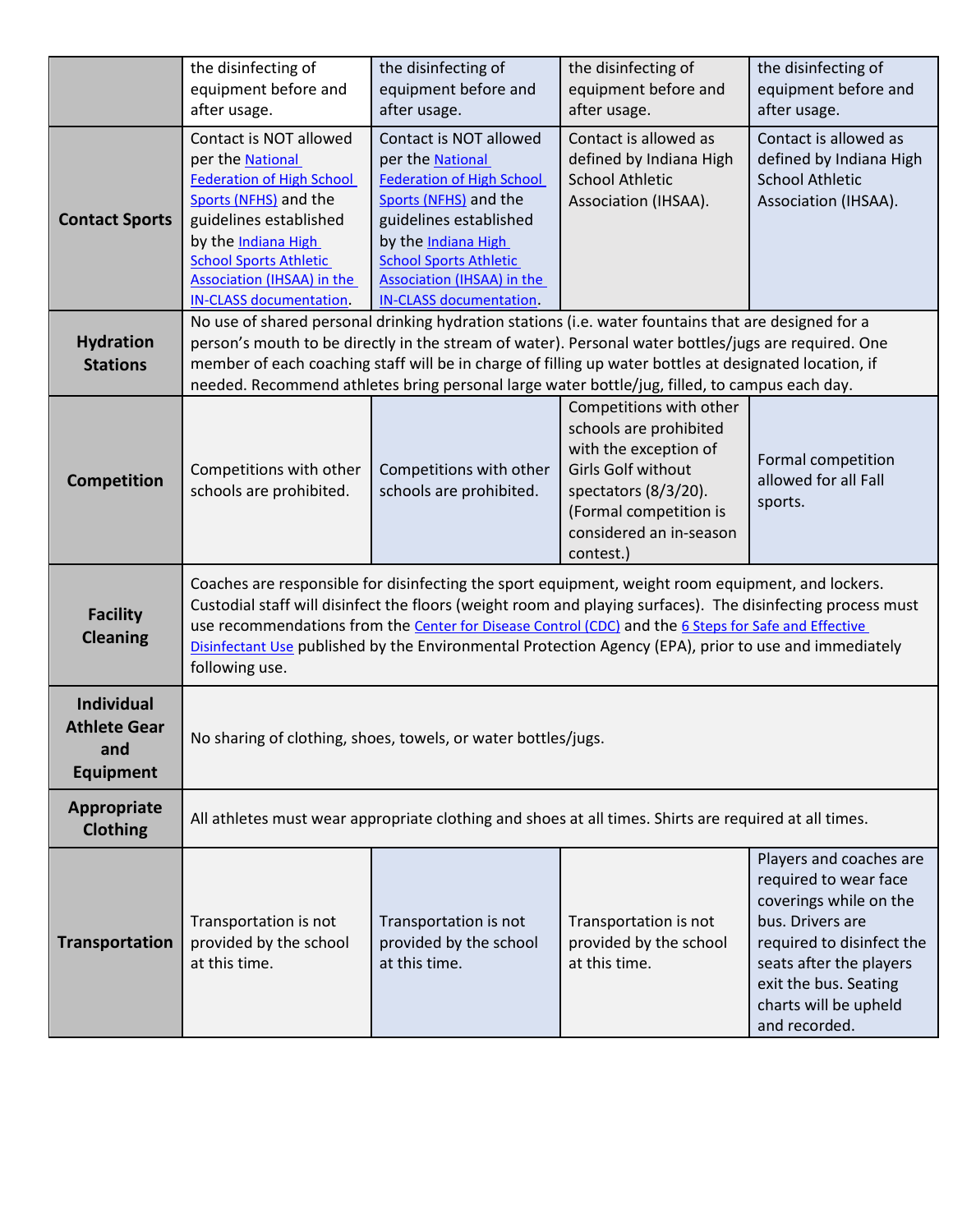#### <span id="page-8-0"></span>**Boys and Girls Basketball**

The following rules, in addition to what is detailed above, are required to be followed by the athletes and coaches of the Scecina Memorial High School sports teams. All coaches must be trained in screening athletes and other coaches for signs/symptoms of COVID-19 by Franciscan Health Sports Medicine Trainer Brooke Taylor. All coaches and the Athletic Trainer will be trained by the Athletic Director in proper and approved disinfecting techniques and products. Scecina's Facilities Manager will train the Athletic Director in proper and approved disinfecting techniques and products. Recommendation and guidance from the CDC and the EPA will be followed for disinfecting equipment. Shared equipment will be used and disinfected based upon guidance given in th[e IN-CLASS documentation](https://scecina-my.sharepoint.com/:b:/g/personal/ddellacca_scecina_org/Efhoo8Bk6GlBjGNjobvKo9IBnfE8HdoEjcMEso-CGi0Epw?e=ZBrje5) (pg. 19-20) by the Indiana Department of Education.

In addition to the above rules, the following apply:

- The head coach is responsible for checking attendance and responses to the submitted at-home screening questions.
- The head coach is responsible for pairing/grouping team athletes.
- The head coach is responsible for ensuring that all equipment used, including basketballs, are disinfected prior to and after team usage of equipment.
- If the team uses the weight room, the Head coach is responsible for ensuring or performing the act of disinfecting the weight room equipment after each use.
- If weather permits, conditioning must be conducted outside.

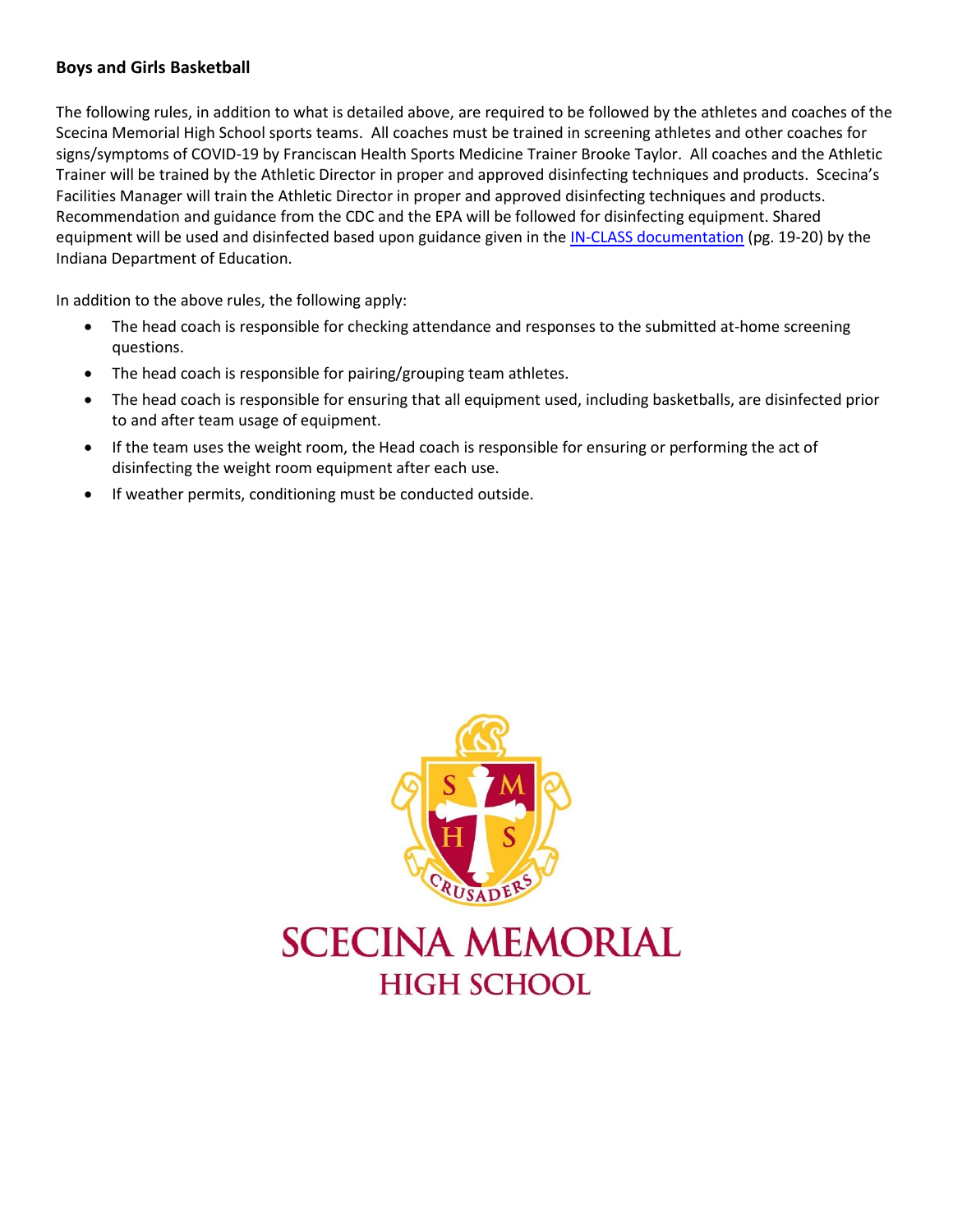#### <span id="page-9-0"></span>**Cross Country**

The following rules, in addition to what is detailed above, are required to be followed by the athletes and coaches of the Scecina Memorial High School sports teams. All coaches must be trained in screening athletes and other coaches for signs/symptoms of COVID-19 by Franciscan Health Sports Medicine Trainer Brooke Taylor. All coaches and the Athletic Trainer will be trained by the Athletic Director in proper and approved disinfecting techniques and products. Scecina's Facilities Manager will train the Athletic Director in proper and approved disinfecting techniques and products. Recommendation and guidance from the CDC and the EPA will be followed for disinfecting equipment. Shared equipment will be used and disinfected based upon guidance given in th[e IN-CLASS documentation](https://scecina-my.sharepoint.com/:b:/g/personal/ddellacca_scecina_org/Efhoo8Bk6GlBjGNjobvKo9IBnfE8HdoEjcMEso-CGi0Epw?e=ZBrje5) (pg. 19-20) by the Indiana Department of Education.

In addition to the above rules, the following apply:

- The head coach is responsible for checking attendance and responses to the submitted at-home screening questions.
- The head coach is responsible for pairing/grouping team athletes.
- The head coach is responsible for ensuring that all equipment used is disinfected prior to and after team usage of equipment.
- If the team uses the weight room, the Head coach is responsible for ensuring or performing the act of disinfecting the weight room equipment after each use.
- If weather permits, conditioning must be conducted outside.



# **SCECINA MEMORIAL HIGH SCHOOL**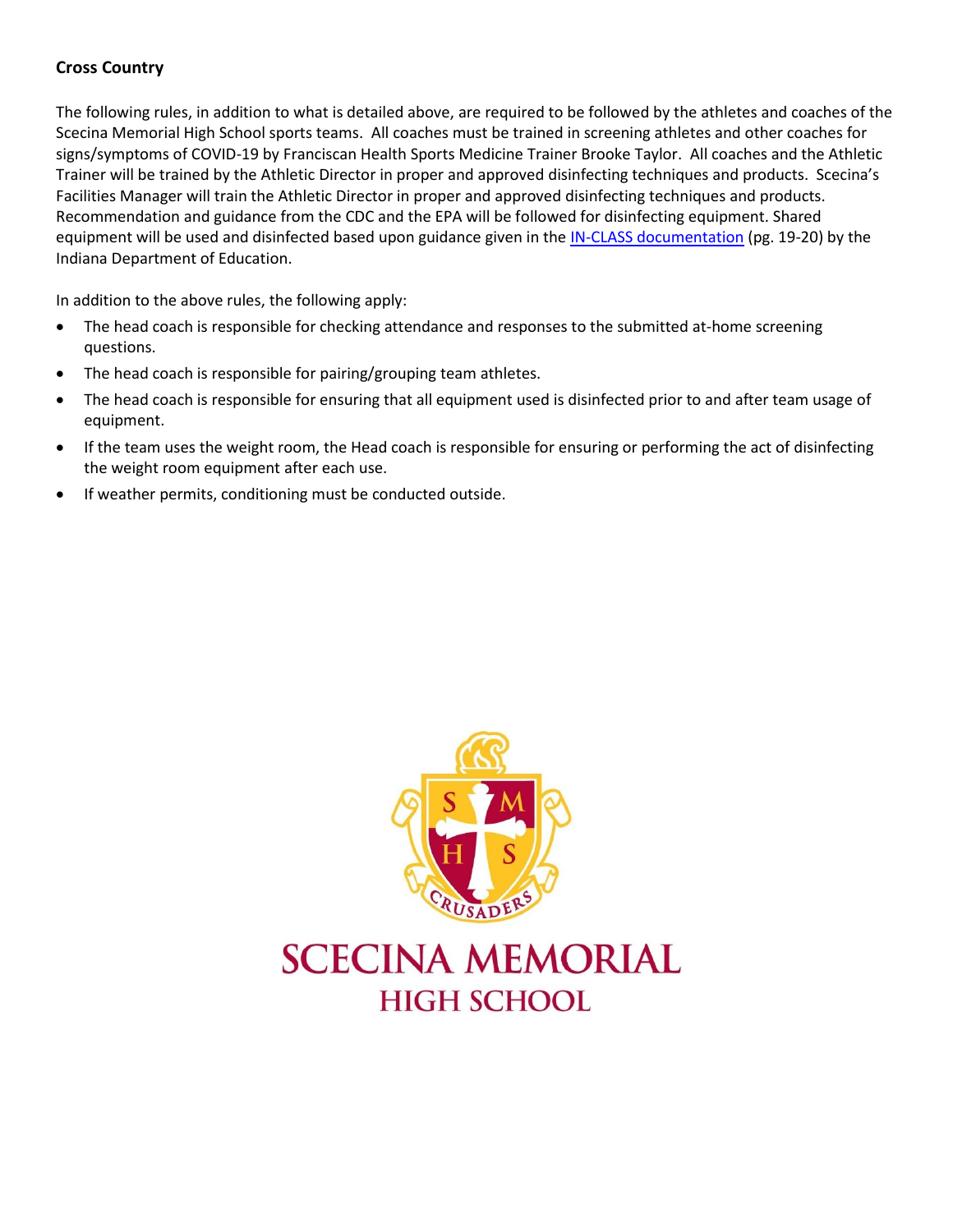#### <span id="page-10-0"></span>**Football**

The following rules, in addition to what is detailed above, are required to be followed by the athletes and coaches of the Scecina Memorial High School sports teams. All coaches must be trained in screening athletes and other coaches for signs/symptoms of COVID-19 by Franciscan Health Sports Medicine Trainer Brooke Taylor. All coaches and the Athletic Trainer will be trained by the Athletic Director in proper and approved disinfecting techniques and products. Scecina's Facilities Manager will train the Athletic Director in proper and approved disinfecting techniques and products. Recommendation and guidance from the CDC and the EPA will be followed for disinfecting equipment. Shared equipment will be used and disinfected based upon guidance given in th[e IN-CLASS documentation](https://scecina-my.sharepoint.com/:b:/g/personal/ddellacca_scecina_org/Efhoo8Bk6GlBjGNjobvKo9IBnfE8HdoEjcMEso-CGi0Epw?e=ZBrje5) (pg. 19-20) by the Indiana Department of Education.

In addition to the above rules, the following apply:

- The Head coach is responsible for checking attendance and responses to the submitted at-home screening questions.
- The Head coach is responsible for pairing/grouping team athletes.
- The Head coach is responsible for ensuring that all equipment used, including balls, are disinfected prior to and after team usage of equipment.
- If the team uses the weight room, the Head coach is responsible for ensuring or performing the act of disinfecting the weight room equipment after each use.
- If weather permits, conditioning must be conducted outside.

Phase I - July 6-19

- Players are limited to t-shirt, shorts, and shoes/cleats. No protective equipment is to be used.
- No physical contact
- Players will be divided into freshman/sophomore and junior/senior groups. One group will be in the weight room while the other is on the practice field. Halfway through the allotted practice time they will alternate.
- Coach Hurrle and Coach Dugan will monitor and be responsible for weight room disinfecting on Mondays.
- Coach Hurrle and Coach Whittemore will monitor and be responsible for weight room disinfecting on Wednesdays.

Phase II, Part I – July 20 – August 2

- Locker rooms are closed.
- Players are limited to t-shirt, shorts, and shoes/cleats during Phase I. No protective equipment.
- Players will be divided into freshman/sophomore and junior/senior groups. One group will be in the weight room while the other is on the practice field. Halfway through the allotted practice time they will switch.
- Coach Hurrle and Coach Dugan will monitor and be responsible for weight room disinfecting on Mondays and Wednesdays
- Coach Hurrle and Coach Whittemore will monitor and be responsible for weight room disinfecting on Tuesdays and Thursdays.

Phase II, Part II – August 3-14 – START OF FALL PRACTICE

- Locker Rooms will be open to 50% capacity and physical distancing will be enforced.
- Players will be allowed to be in full equipment as allowed by the IHSAA guidelines.
- Players will be allowed to shower at school.
- Coaches will disinfect the players lockers and equipment after each practice. Custodial staff will disinfect the locker room floors nightly.

Phase III – August 15

SCECINA MEMORIAL

• Athletic contests can begin with physical distancing guidelines.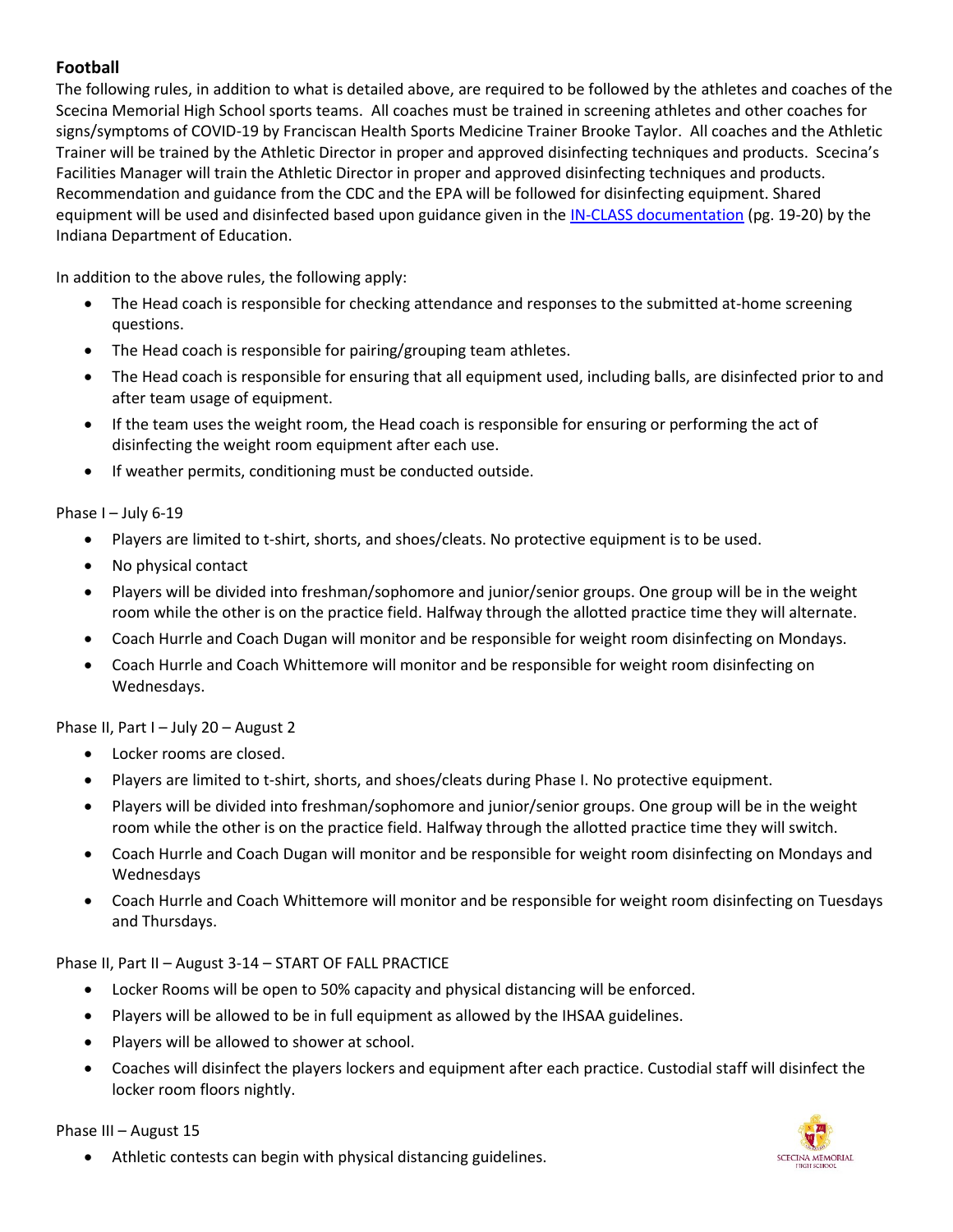#### <span id="page-11-0"></span>**Boys and Girls Soccer**

The following rules, in addition to what is detailed above, are required to be followed by the athletes and coaches of the Scecina Memorial High School sports teams. All coaches must be trained in screening athletes and other coaches for signs/symptoms of COVID-19 by Franciscan Health Sports Medicine Trainer Brooke Taylor. All coaches and the Athletic Trainer will be trained by the Athletic Director in proper and approved disinfecting techniques and products. Scecina's Facilities Manager will train the Athletic Director in proper and approved disinfecting techniques and products. Recommendation and guidance from the CDC and the EPA will be followed for disinfecting equipment. Shared equipment will be used and disinfected based upon guidance given in th[e IN-CLASS documentation](https://scecina-my.sharepoint.com/:b:/g/personal/ddellacca_scecina_org/Efhoo8Bk6GlBjGNjobvKo9IBnfE8HdoEjcMEso-CGi0Epw?e=ZBrje5) (pg. 19-20) by the Indiana Department of Education.

In addition to the above rules, the following apply:

- The Head coach is responsible for checking attendance and responses to the submitted at-home screening questions.
- The Head coach is responsible for pairing/grouping team athletes.
- The Head coach is responsible for ensuring that all equipment used, including soccer balls, are disinfected prior to and after team usage of equipment.
- If the team uses the weight room, the Head coach is responsible for ensuring or performing the act of disinfecting the weight room equipment after each use.
- If weather permits, conditioning must be conducted outside.



# **SCECINA MEMORIAL HIGH SCHOOL**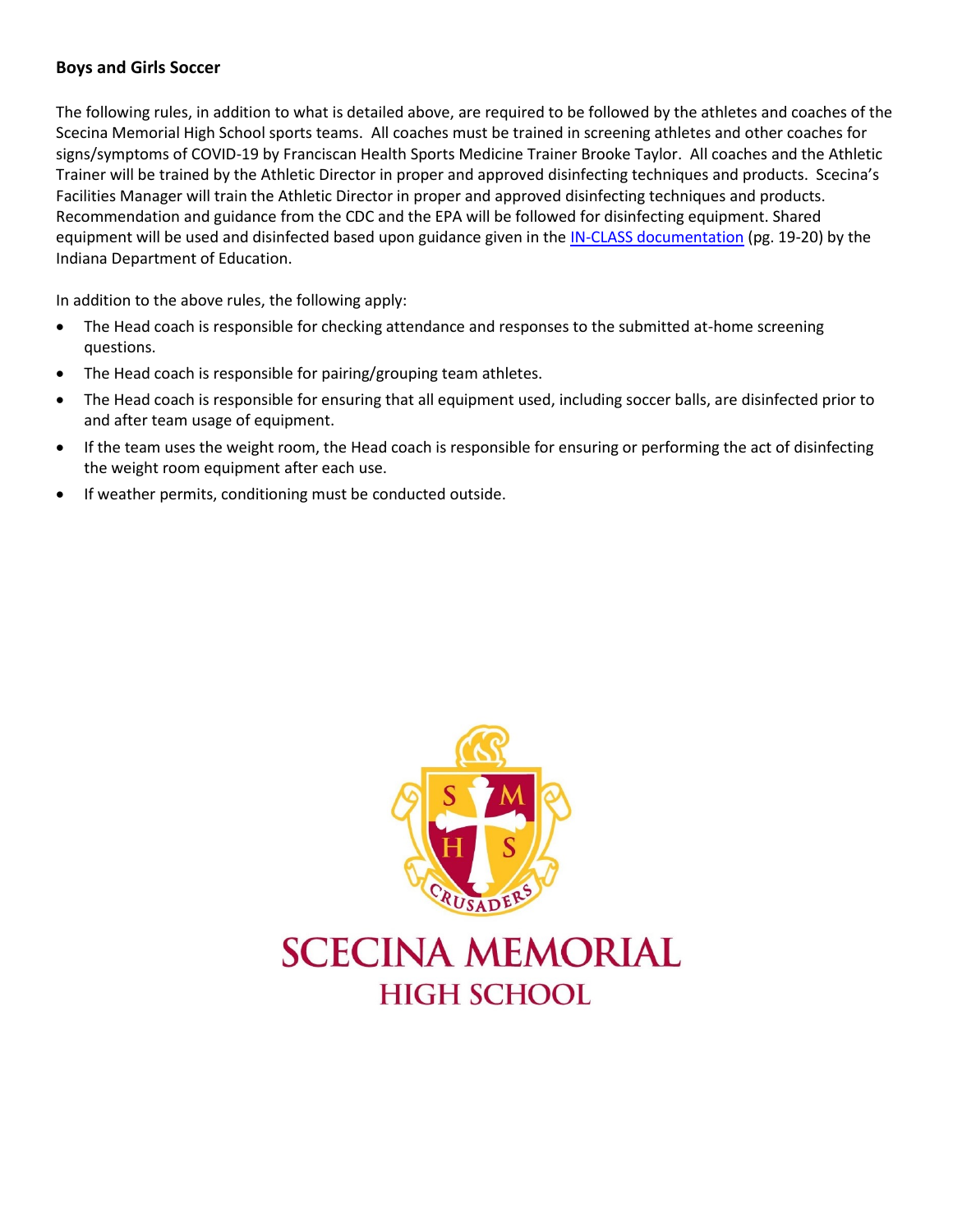#### <span id="page-12-0"></span>**Boys Tennis**

The following rules, in addition to what is detailed above, are required to be followed by the athletes and coaches of the Scecina Memorial High School sports teams. All coaches must be trained in screening athletes and other coaches for signs/symptoms of COVID-19 by Franciscan Health Sports Medicine Trainer Brooke Taylor. All coaches and the Athletic Trainer will be trained by the Athletic Director in proper and approved disinfecting techniques and products. Scecina's Facilities Manager will train the Athletic Director in proper and approved disinfecting techniques and products. Recommendation and guidance from the CDC and the EPA will be followed for disinfecting equipment. Shared equipment will be used and disinfected based upon guidance given in th[e IN-CLASS documentation](https://scecina-my.sharepoint.com/:b:/g/personal/ddellacca_scecina_org/Efhoo8Bk6GlBjGNjobvKo9IBnfE8HdoEjcMEso-CGi0Epw?e=ZBrje5) (pg. 19-20) by the Indiana Department of Education.

In addition to the above rules, the following apply:

- The Head coach is responsible for checking attendance and responses to the submitted at-home screening questions.
- The Head coach is responsible for paring/grouping team athletes.
- The Head coach is responsible for ensuring that all equipment used, including balls and racquets, are disinfected prior to and after team usage of equipment.
- If the team uses the weight room, the Head coach is responsible for ensuring or performing the act of disinfecting the weight room equipment after each use.
- If weather permits, conditioning must be conducted outside.